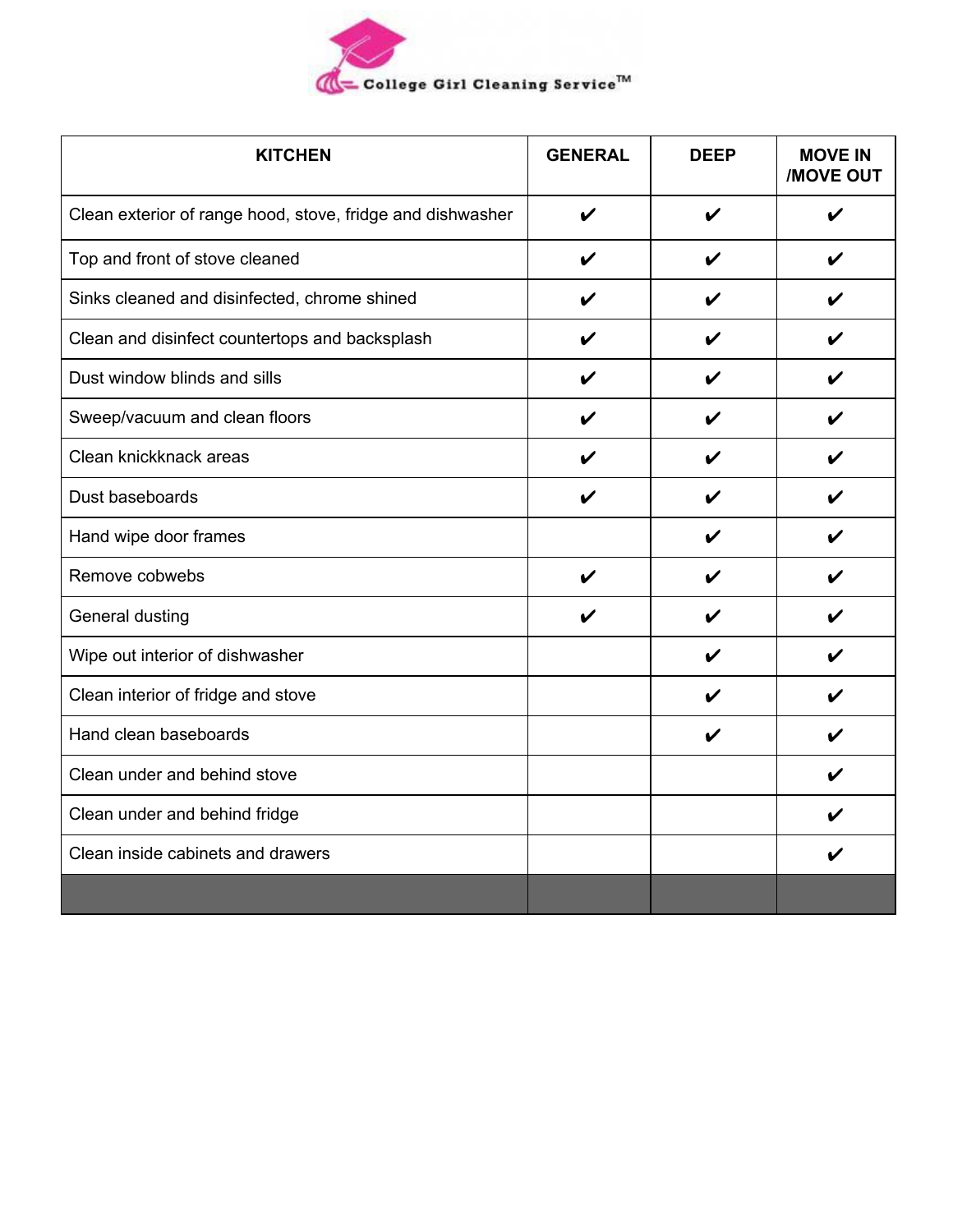| (College Girl Cleaning Service™ |  |
|---------------------------------|--|

| <b>BATHROOMS</b>                                           | <b>GENERAL</b> | <b>DEEP</b> | <b>MOVE IN</b><br><b>MOVE OUT</b> |
|------------------------------------------------------------|----------------|-------------|-----------------------------------|
| Clean sinks thoroughly                                     | V              | V           | V                                 |
| Clean shower and bathtubs                                  | V              | V           | V                                 |
| Clean all glass doors and mirrors                          | V              | V           | V                                 |
| Clean toilets                                              | V              | V           | V                                 |
| Clean counters tops thoroughly                             | ✔              | V           | V                                 |
| Dust window blinds and sills                               | V              | V           | V                                 |
| Clean tile wall and bathtubs                               | V              | V           | V                                 |
| Dust baseboards                                            | V              | V           | V                                 |
| Sweep/vacuum and clean floors                              | V              | V           | V                                 |
| Shine and clean chrome fixtures                            | ✔              | V           | V                                 |
| Clean outside cabinets and drawers (spot clean on General) | ı              | V           | V                                 |
| Clean mirrors and medicine cabinets                        | ı              | V           | V                                 |
| Cobwebs removed                                            |                |             | V                                 |
| General dusting                                            | V              |             | V                                 |
| Hand wipe down baseboards                                  |                | V           |                                   |
| Clean inside cabinets and drawers                          |                |             | V                                 |
|                                                            |                |             |                                   |